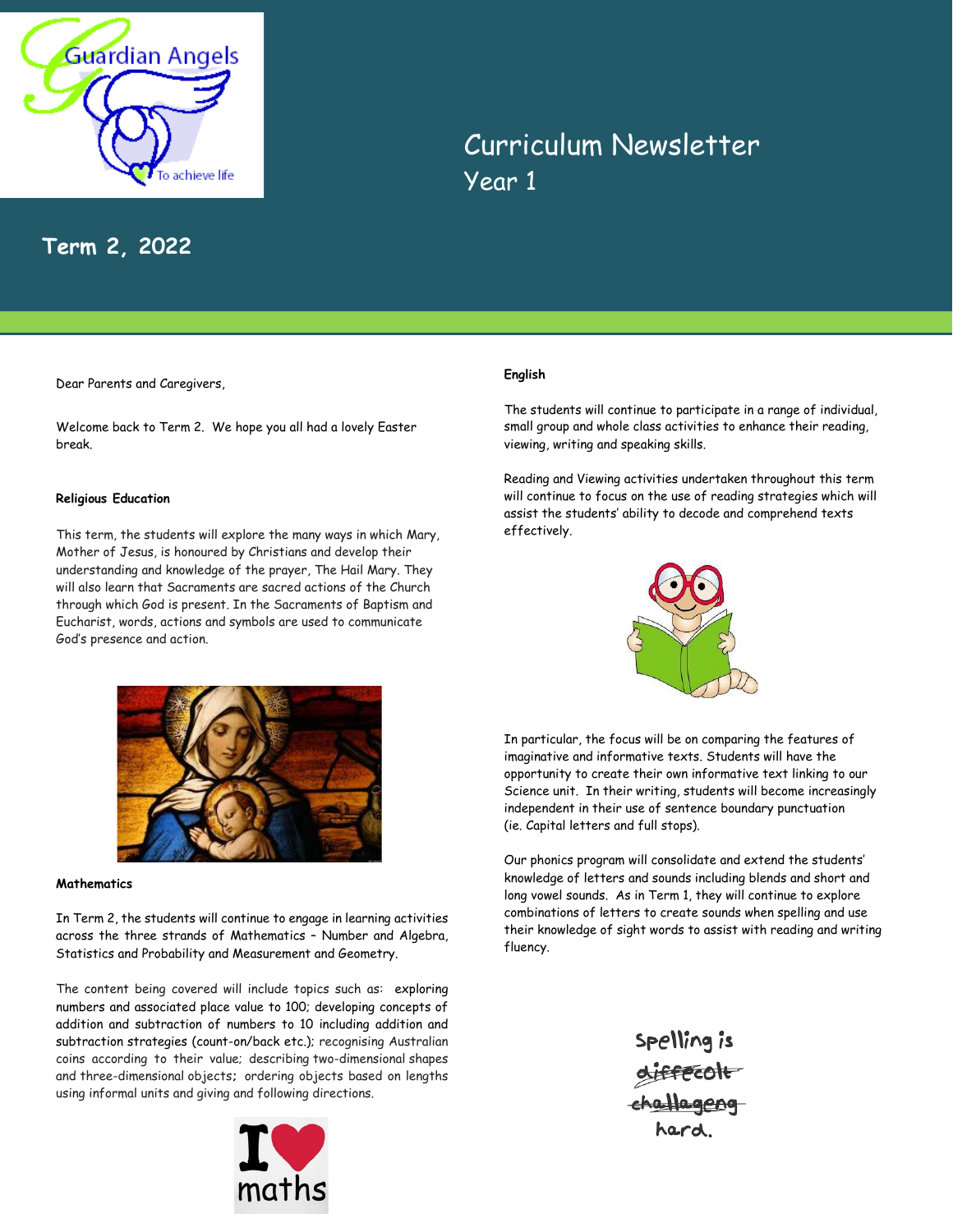### **Visual Arts**

# **Humanities and Social Sciences (HASS)**

In HASS this term, we will be investigating the natural, managed, and constructed features of familiar places, their location, how they change and how they can be cared for.



#### **Science**

We will become animal experts in Term 2, as we investigate the external features of animals and how they use their features to help them live in certain habitats. As part of this unit, the Year One students will be going on an excursion to Lone Pine. More details about this very exciting day will be sent home closer to the date.



#### **Health**

Year One will be examining safe play and health messages throughout this term.

We will look at how health messages relate to our health decisions and behaviours. The students will explore how healthy eating and regular physical activity can influence our health and well-being.

We will also explore ways we can stay safe in different environments. Discussing how to choose appropriate games to play in a range of different environments and settings, to keep ourselves and our peers safe. The students will also visit The Life Education Van.



This term, we are continuing to use and experiment with different materials, techniques, technologies, and processes to make artworks. We are also learning how indigenous artists represent the features of animals, their movements and food in their artwork.



#### **Technologies**

**Design Technology:** Our Design Technology unit, *A Bed Fit for a Queen*, links with our learning in Mathematics. The students will plan, design and create a solution to a given problem and then reflect this in their design.

**Digital Technology:** Our learning in Digital Technology also connects with our learning in Mathematics. In our unit, *Step by Step,* the students will follow, describe and represent a sequence of steps (algorithms) to solve simple problems. We will be learning to use and program Bee Bots later in the term.



**Specialist Classes**

#### **Drama: Year 1: Fairy Tales Retold**

This term in Drama the year one students will delve into traditional children's literature, to discover the amazing power of their imaginations. The students will use traditional fairy tale stories as a context for exploring the elements of role, relationships and situation. They will examine how they can use voice and movement to create character as they unpack and re imagine popular fairy tales.

**PE:** During Term 2, in preparation for the Athletics Carnival, Year 1 will continue to develop their locomotive skills and manipulative skills through race, invasion and target/modified possession games. Students will work with a variety of balls, to improve their ability to roll, kick, catch, throw, and hit and object. Working with a variety of equipment, they will continue their familiarisation with the broad skillset needed to be able to play a variety of invasion, striking and fielding games. Learning these skills through games allows students to continue to develop their understanding of how to be effective in games and to recognise the importance of rules and fair play. As part of this unit students will discuss the effects